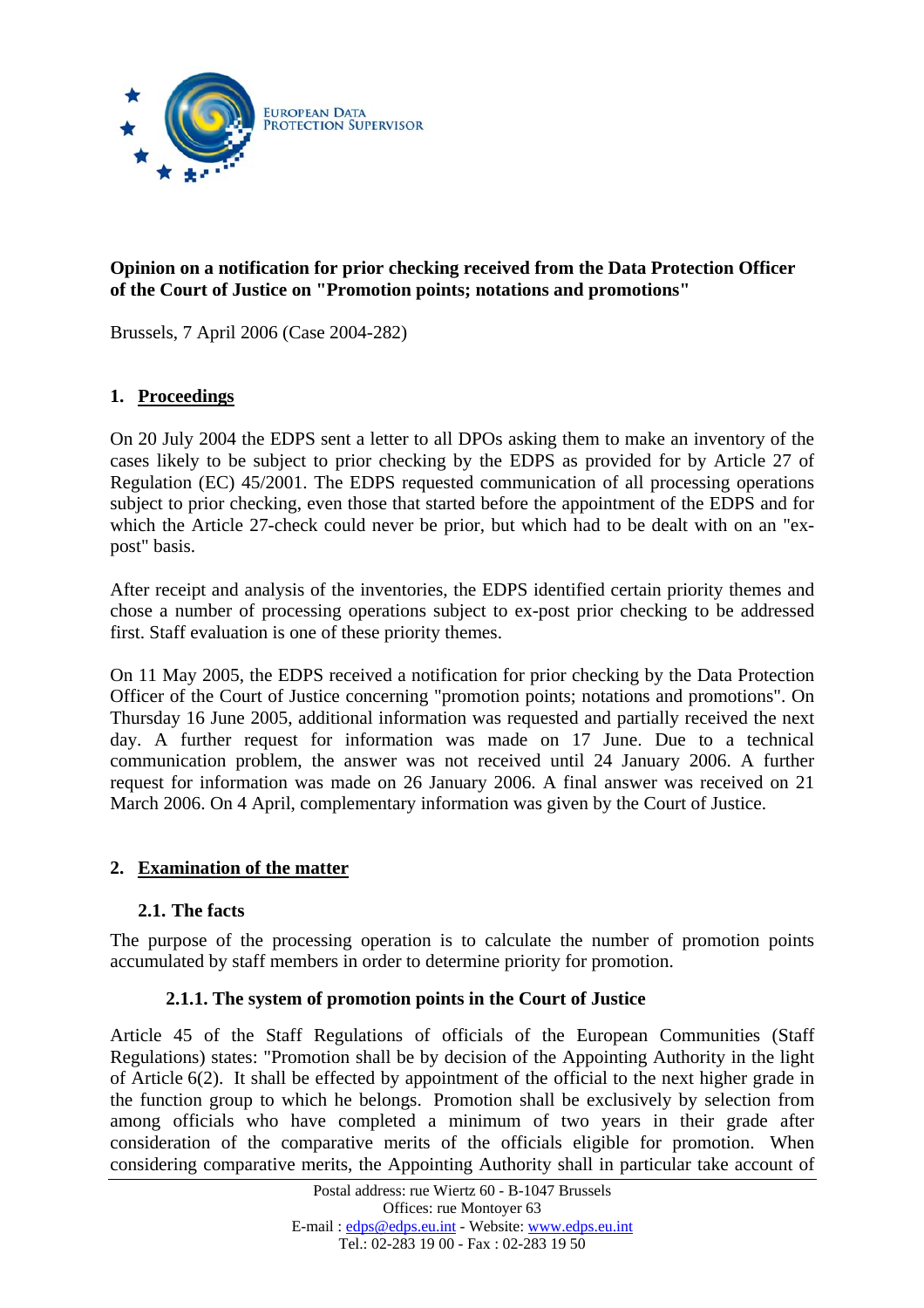the reports on the officials, the use of languages in the execution of their duties other than the language for which they have produced evidence of thorough knowledge in accordance with Article 28(f) and, where appropriate, the level of responsibilities exercised by them."

The Court of Justice has implemented this provision in its "*Décision de la Cour de Justice du 19 octobre 2005 relative aux promotions*". An annex to the Decision on promotions gives instructions on how to proceed. All texts explain the procedure of promotions to be given to all grades falling under de scope of article 8 of the "Décision" (all grades except: A\*15/ AD 15, A\*16/AD 16 and the promotions to become head of unit or director).

The progress of an official's career is linked to merits and time. Each year, officials can collect promotion points, varying from 0 to 3. 2 is the average. Once they have collected a certain number of promotion points, they can be promoted to the next higher grade. In the annex attached to the Decision on promotions, a table indicates the number of years an official usually stays in a certain grade. In order to be taken into consideration for promotion, an official needs to collect a number of points equal to twice the number of years it usually takes to promote, as mentioned in the table. For example, when it -in accordance with the table- normally takes 4 years to be promoted from LA7 to LA6, the number of promotion points to collect is 8 (4 times 2). An official receiving three promotion points each year can thus be promoted faster than an official collecting only one promotion point a year.

The Director of each Division distributes the number of promotion points he has at his disposal (double the number of officials he has in his directorate) to his staff, on a yearly basis. In principle, this is done on the basis of the comparative merits and mainly on the staff report of the data subject.

A general e-mail is sent to everyone from the Personnel Division informing data subjects of the promotion procedure shortly before it commences.

When the promotion points have been attributed and entered into the Oracle Database entitled "Notations Promotions" by the Personnel Division, the officials are informed via a further email about their access to the number of points they have received. The e-mail contains a step-by-step description on how to access the database (login) and a secret code which the user can change once logged on.

Officials have the possibility to disagree with this decision via the *comité paritaire de promotion* (Promotion Committee). They have to oppose in writing to the Head of the Personnel Division and provide a motivation within 5 days. This information is provided in the same e-mail. The final decision is made by the Registrar of the Court (or if the official falls under the Tribunal, by the President of the Tribunal).

Every year, each Director establishes for his directorate the list of officials who have reached the required number of promotion points for each grade. The lists are published and transferred to the Promotion Committee*.* There are two different Committees depending on the grade to be promoted (A and LA officials - AD from 1 May 2006 - for one and B, C, D - AST from 1 May 2006- for the other). Both Committees meet at least once a year. Their deliberations are secret. Committees make a comparative analysis of the merits of all officials who can be considered for promotion. The committee takes the promotion points into consideration and verifies whether they correspond with the staff appraisal reports. Finally, the Committee establishes a list of officials to promote for each grade. It also indicates the order of priority. This list is sent to the Appointing Authority for promotions for a final decision.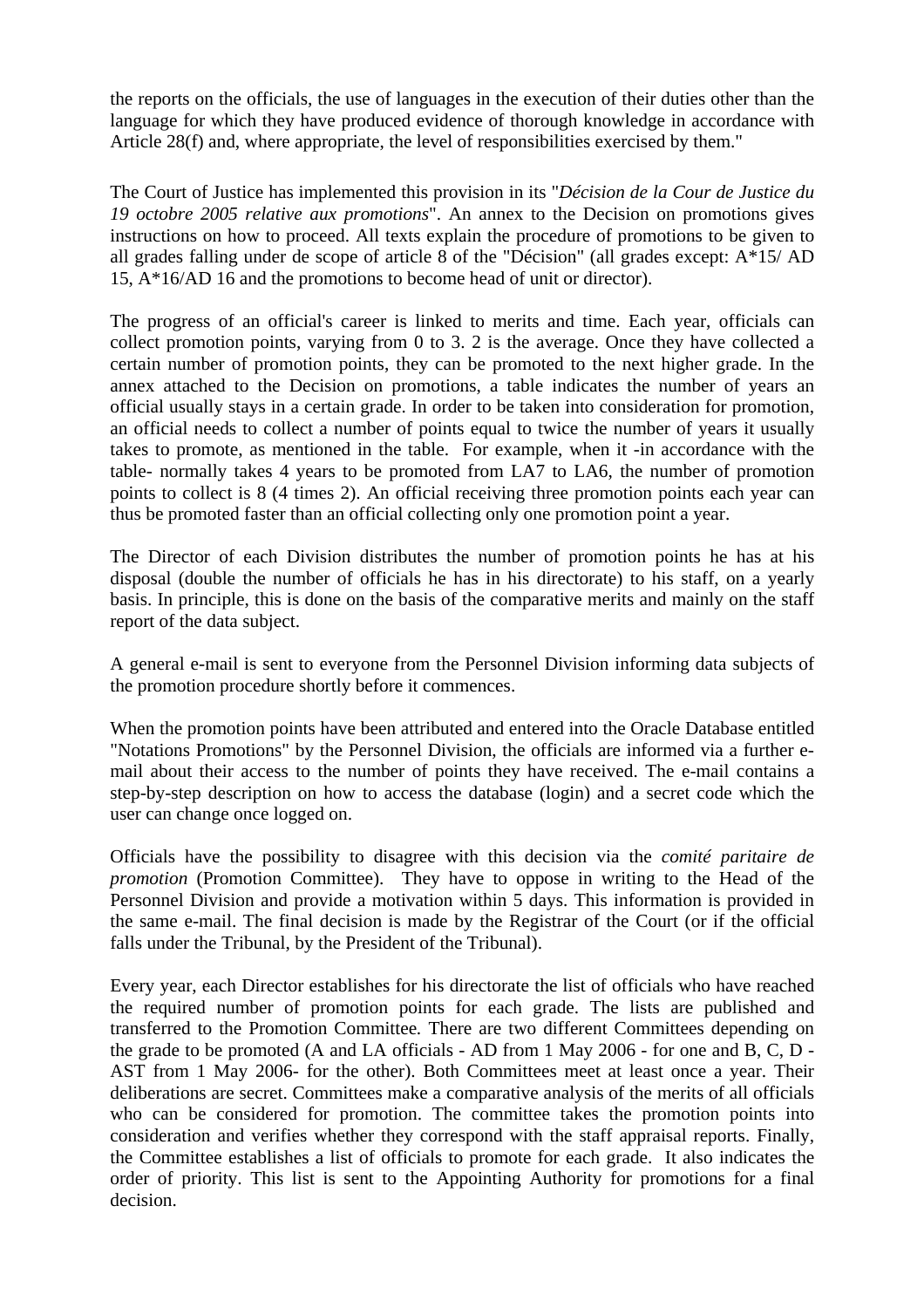In addition to this list, the Promotions Committee prepares one general report per grade. In this general report the following information is included:

- general observations regarding the promotions procedure for the year in question,

- the opinions on the officials to be promoted. Should there be diverging opinions within the Committee this is mentioned in the report,

- the tables setting out the precise numbers of promotion points accumulated by each member of staff in the grade in question.

## **2.1.2. The processing operation**

The processing operation is partly automated and partly manual.

The data collected in the Oracle database (Notations Promotions) are the following: name, service, grade, date since last promotion, promotion points awarded, marks awarded in staff report.

Opinions of the Promotion Committee on the data subject are collected in a report.

The recipients to whom the data might be disclosed are the following: members of the Promotion Committee, members of the Personnel Division managing the promotions procedure, the Appointing Authority for promotions and in the event of an appeal under Article 90 of the Staff Regulation the legal advisor and the Complaint Committee. The members of the "division de l'informatique et des nouvelles technologies" may have access to information whilst carrying out maintenance. When a staff member is transferred to another institution, information regarding the number of promotion points acquired may be sent to the competent authorities in that other institution.

The "general opinion" - the reports of the Promotion Committee - are stored indefinitely in files belonging to the Personnel Division. The Personnel Division of the Court of Justice has raised for discussion with other institutions (in the C*omité de préparation des questions statutaires*) the question of the time during which personal data contained in administrative files should be kept.

Four officials (three A grade and one B grade) have access to these files. The data subject does not have access to the "general opinion" of the Committee. However, if a complaint is lodged, the Committee will draft another opinion in response to the complaint. The Decision on promotions provides for an appeal procedure in which members of staff may contest points awarded or seek correction of the data recorded.

Each year, the officials are informed about the points awarded for the year in question. At the same time, they are reminded of the information contained in the application regarding the points awarded in the previous years since their last promotion.

# **2.2. Legal aspects**

# **2.2.1. Prior checking**

The processing of promotion points is linked to the processing of data in staff reports as the attribution of points is based mainly on staff reports. The EDPS has already prior checked staff reports (see case 2004/281).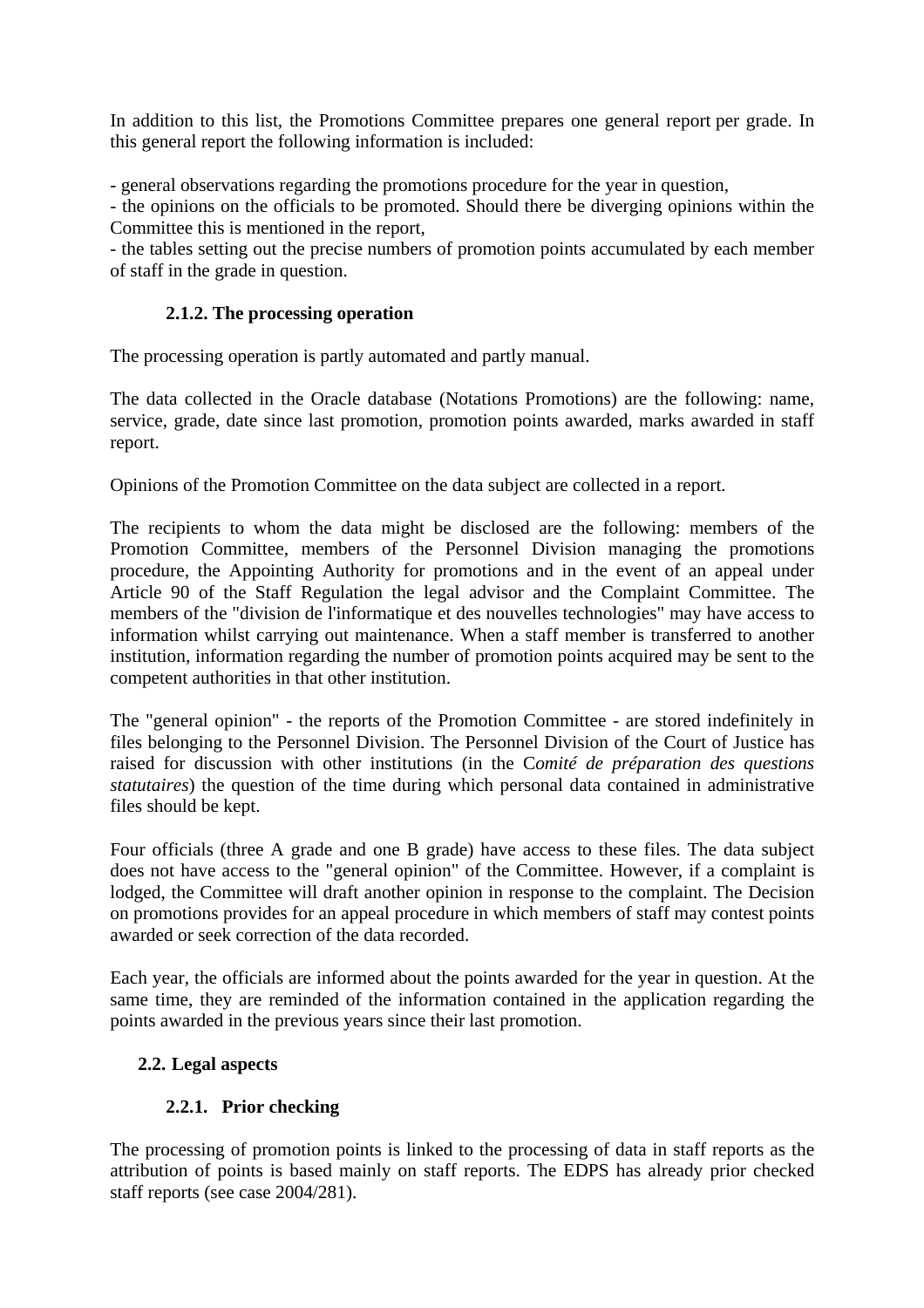The notification received on 11 May 2005 relates to processing of personal data ("any information relating to an identified or identifiable natural person" – Article  $2(a)$ ) by a Community institution in the exercise of activities within the scope of Community law. Processing of personal data in the promotion procedure implies the collection, recording, organisation, storage, retrieval, consultation, etc. of personal data (Article 2 (b) of Regulation (EC) 45/2001). These activities form part of a processing partly automated (the promotion points are stored in electronic version in an Oracle database) and and partly manual (data form part of a filing system in the sense of Article 3 (2)). The reports of the Promotion Committee (general opinion) are stored in files belonging to the Personnel Division. The processing therefore falls within the scope of the Regulation.

Article 27 (1) of Regulation (EC) 45/2001 subjects to prior checking by the EDPS all "processing operations likely to present specific risks to the rights and freedoms of data subjects by virtue of their nature, their scope or their purposes".

Article 27 (2) of the Regulation contains a list of processing operations that are likely to present such risks such as "processing operations intended to evaluate certain aspects relating to the data subject, including his or her ability, efficiency and conduct" (Article 27(2)(b)). Promotion procedures typically qualify as processing of personal data intending to evaluate personal aspects relating to the data subject and are therefore subject to prior checking.

Since prior checking is designed to address situations that are likely to present certain risks, the opinion of the EDPS should be given prior to the start of the processing operation. In this case the Staff appraisal procedure has already been established. However, this does not alter the fact that it would be desirable for the recommendations issued by the European Data Protection Supervisor to be implemented.

The notification of the DPO was received on 11 May 2005. The initial deadline of the present opinion was the 12 July 2005, after the two months following receipt of the notification. The suspension for 276 days postpones the deadline to 14 April 2006. Taking into account that during Easter period, the institutions are closed, the opinion on the notification is to be issued no later than 18 April 2006.

### **2.2.2. Legal basis and lawfulness of processing**

The legal basis of processing promotion points can be found in Articles 43 and 45 of the Staff Regulation for Officials of the European Communities (Staff Regulation). Those Articles are implemented in the *Décision de la Cour de Justice du 19 octobre 2005 relative aux promotions*.

The lawfulness of the processing is defined by the Article 5 (a) of the Regulation (EC) 45/2001. The processing of personal data may be processed only if the processing is necessary for the performance of a task carried out in the public interest on the basis of legal instruments adopted on the basis of the Treaties establishing the European Communities and in the legitimate exercise of an official authority vested in the Community institution. Moreover the preamble (§ 27) provides that it "includes the processing of personal data necessary for the management and functioning of those institutions and bodies". As promotion procedures which involve collecting and processing of personal data relating to officials are necessary for the legitimate exercise of official authority vested in the institution, the processing operation is lawful. The legal basis found in the Articles 43 and 45 of the Staff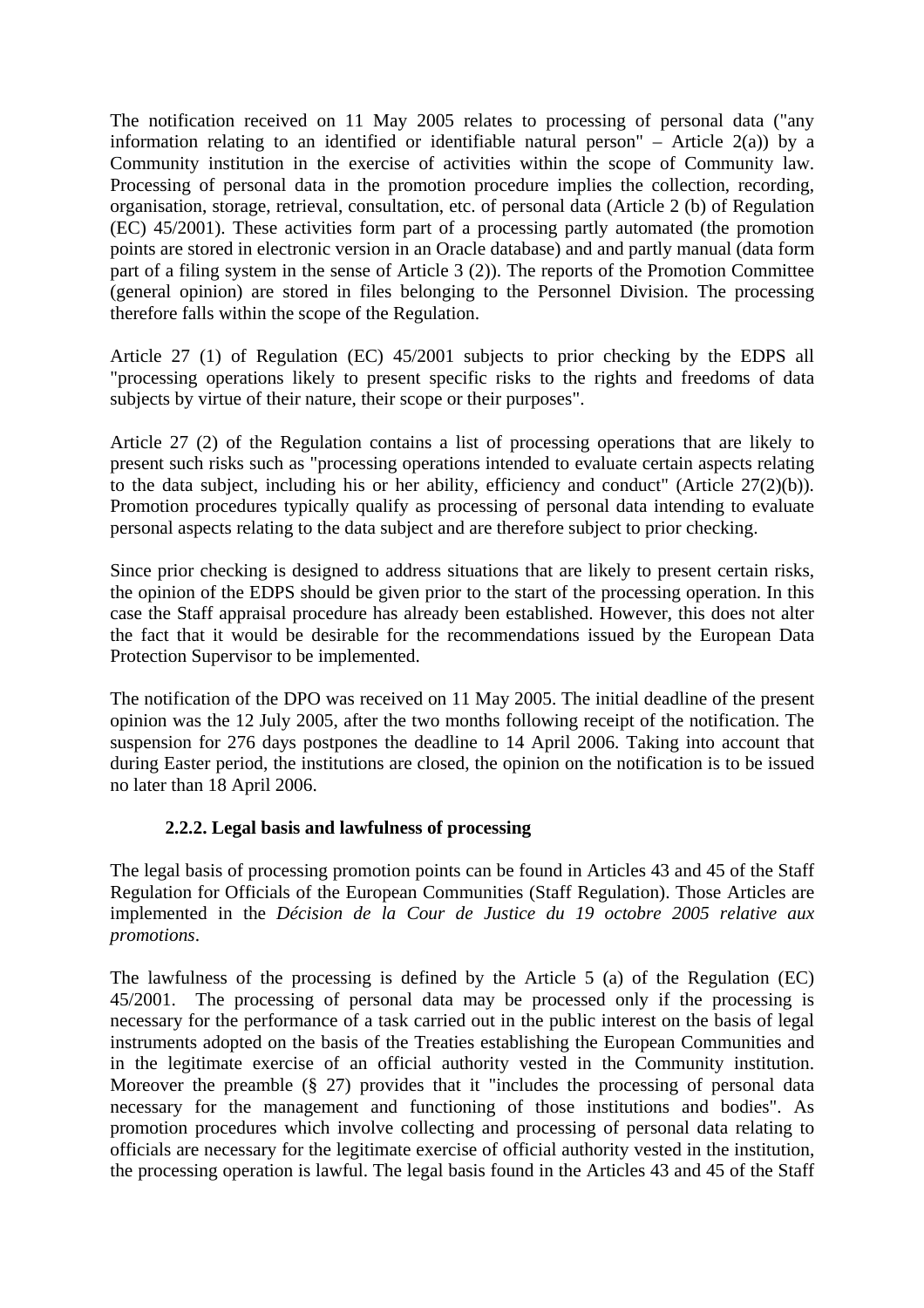Regulation and in the *Décision de la Cour de Justice du 19 octobre 2005 relative aux promotions* support the lawfulness of the processing operation.

# **2.2.3. Data Quality**

According to the Article 4 (1) (c), data must be adequate, relevant and non excessive in relation to the purposes for which collected and/or further processed. The data collected in the case of promotion points seem to be adequate, relevant and non excessive for the promotion management. Nevertheless, as the Promotion Committee reports are a general evaluation of the officials, the EDPS is of the opinion that a general requirement of vigilance should be laid down in the respect of the adequacy, the relevance and the necessity of the data introduced in the report.

The Article 4(1) (d) provides that the data must be accurate and where necessary kept up to date. The Regulation further provides "that every reasonable step must be taken to ensure that the data which are inaccurate or incomplete, having regard to the purposes for which they were collected or for which they are further processed, are erased or rectified". The system itself is designed to guarantee the accuracy of the data. The invitation to exercise the right of access and rectification of the data subject to his/her own data is a means of guaranteeing the accuracy and keeping the data up to date (see rights of access and rectification 2.2.7).

Moreover, data must be processed fairly and lawfully, Article 4 (1) (a). The lawfulness was analysed above (see point 2.2.2.). The fairness is linked to the information transmitted to the data subject (see below 2.2.7, Information to the data subjects).

# **2.2.4. Compatible use and change of purpose**

Article 4(1) (b) of the Regulation provides that "personal data must be collected for specified, explicit and legitimate purposes and not further processed in a way incompatible with those purposes". The processing of promotion points involves further processing of data processed in the appraisal procedure in the Court of Justice. Moreover the administrative data (name, points already awarded) are collected from existing databases. The purpose of processing promotion points involves no general change of the specified purposes of the various databases involved and is not incompatible with those purposes. Thus Article  $4(1)b$  is fully respected.

# **2.2.5. Conservation of data**

According to Article 4(1)(e) of the Regulation, personal data must be kept in a form which permits identification of data subjects for no longer than is necessary for the purposes for which the data are collected or for which they are further processed.

The Personnel Division of the Court of Justice has raised for discussion with other institutions (in the C*omité de préparation des questions statutaires*) the question of the time during which personal data contained in administrative files should be kept. Nevertheless, the EDPS insists on the establishment of a reasonable time frame within which the data in the Oracle database as well as the Promotion Committee reports should be kept. The EDPS is of the opinion that a time-limit proportional to the purposes for which the data have been collected should be established in both cases.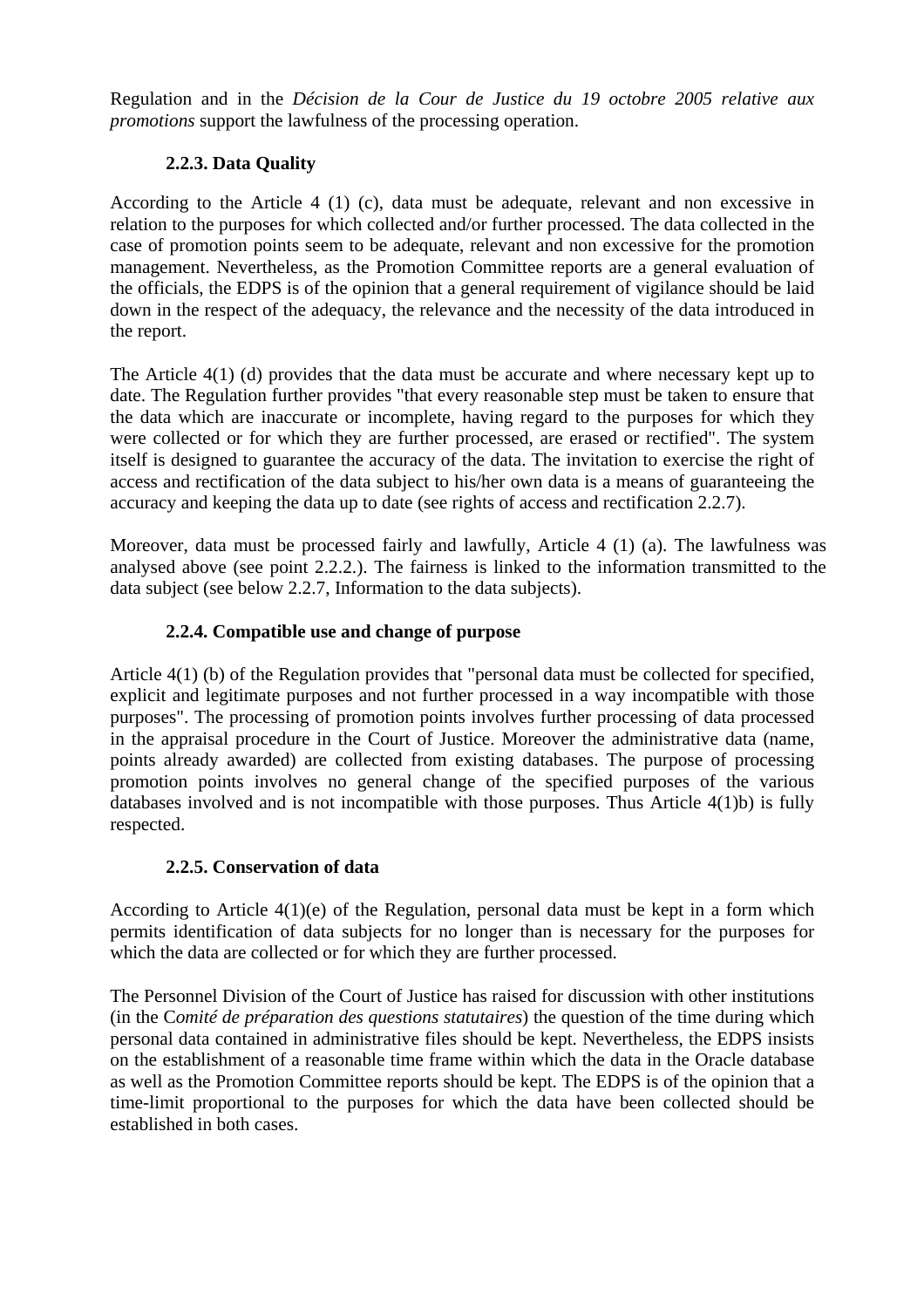#### **2.2.6. Transfer of data**

Article 7 of the Regulation, provides that personal data shall only be transferred within or to other Community institutions or bodies if the data are necessary for the legitimate performance of the tasks covered by the competence of the recipient.

As mentioned above, the data are transferred to the Promotion Committee, to the members of the Personnel Division managing the promotion procedure (the Notations Promotions database) and to the Appointing Authority for promotions. Data might be transferred to the legal advisor and to the head of the Personnel Division in case of written claims. The members of the "*Division de l'informatique et des nouvelles technologies*" may have access to information whilst carrying out maintenance. These transfers are based on a legitimate purpose as they are necessary for human resource management, maintenance or in the context of a claim.

The transfer of a staff member to another Community institution entails the legitimate transfer of promotion points acquired to the competent authority in that other institution. Transfers of promotion points are necessary for the legitimate performance of the tasks covered by the competences of the recipient. Therefore, Article 7 of the Regulation is respected.

### **2.2.7. Right of access and rectification**

According to Article 13 of the Regulation 45/2001, the data subject shall have the right to obtain without constraint from the controller, communication in an intelligible form of the data undergoing the processing and any available information as to their source. Article 14 provides the right for the data subject to rectify any inaccurate or incomplete personal data without delay.

According to the instructions related to the promotions (annex to the "*Décision de la Cour de Justice du 19 octobre 2005 relative aux promotions*, Article 6 the data subject has a right of access to the Oracle database. The EDPS welcomes the fact that the Decision on promotions provides for an appeal procedure in which members of staff may contest points awarded or seek correction of the data recorded. Articles 13 and 14 are fully respected for the Oracle database.

Concerning the access to the report of the Promotion Committee, the EDPS accepts that deliberations are secret. On the other hand, there is no ground to restrict the right of access to the report of the Promotion Committee to the data subject once the Promotion Committee has finished deliberating and has established a report, provided that the report does not attribute specific opinions to Committee members so as to protect the member's opinions. This limitation is based on the restriction provided for in Article 20. 1. c): the protection of the right of others. This concerns the Committee members whose independence has to be guaranteed which in turn ensure that others officials are treated fairly and lawfully. Article 20. 1 c) states: "The community institutions and bodies may restrict the application of Articles (...) 13 to 17 (...) where such restriction constitutes a necessary measure to safeguard the protection of the data subject or of the rights and freedom of others."

As all the opinions on concerned staff are included in the same report, the EDPS is of the opinion that the Court of Justice should find a way to protect opinions on other officials when the data subject requests the access to his personal data.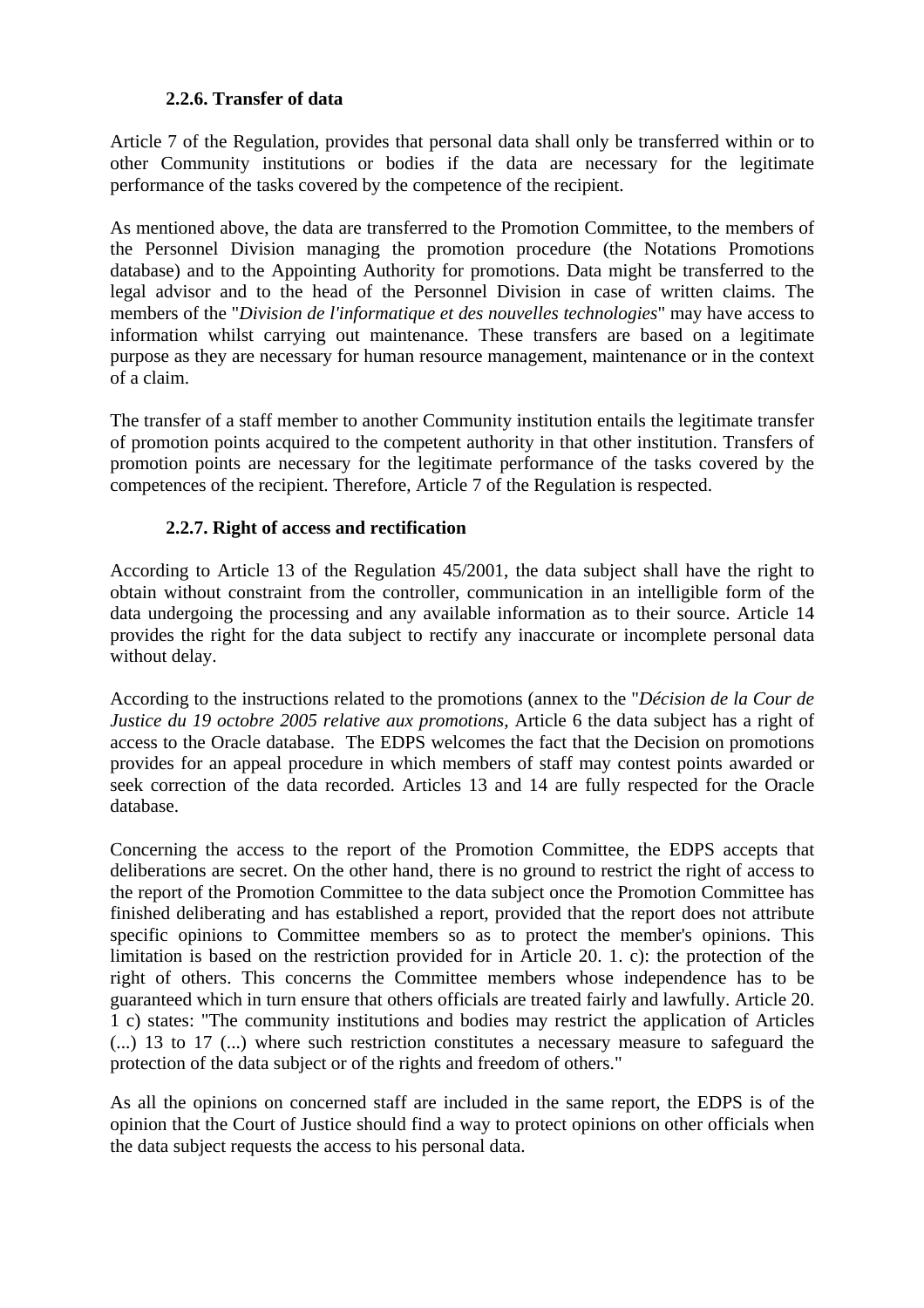It is difficult to determine whether the data are accurate or not as the data involved consist of a subjective evaluation of the data subject. Nevertheless, an additional means to guarantee that the Article 14 is respected is to ensure the completeness of the report. The EDPS therefore welcomes the fact that the Committee of promotions will draft another opinion in response to the complaint but is of the opinion that any complaint of the data subject, irrespective of its result, should be incorporated in the file in order to ensure the completeness of his/her file.

# **2.2.8. Information to be supplied to the data subjects**

The Regulation 45/2001 states that a data subject must be informed of the processing of data relating to himself/herself and lists a range of compulsory items of information which must be provided (identity of the controller, purposes of processing, recipients, right of access and rectification). Insofar as such information is necessary to guarantee the fair processing, additional information has to be supplied regarding legal basis, time-limits for storing the data and the right to have recourse to the EDPS. In this instance, Article 12 of the Regulation applies, since data are collected mainly from the staff report of the data subject or from the human resources unit concerning administrative data.

The officials of the Court of Justice are informed indirectly through the "*Décision de la Cour de Justice du 19 octobre 2005 relative aux promotions*". The annex to the Decision on promotions gives instructions on the procedure of the promotion but not on the processing operation itself. The data subjects have access to their promotion points and are informed about it, but that is just a part of the procedure and cannot be considered as information on the processing operation. The EDPS is of the opinion that the two e-mails exchanged with the data subject are the opportunity to provide information on the identity of the controller, the recipients, the right to have a complete report, the legal basis, the time-limits for storing the data and the right to have recourse to the EDPS as it is necessary to fully ensure that the data subject is in a position to exercise all means at his disposal.

# **2.2.8. Security measures**

Security measures have been adopted by the Court of Justice. The Oracle database is password protected and the Promotion Committee reports access is restricted.

### **Conclusion:**

There is no reason to believe that there is a breach of the provisions of Regulation 45/2001 providing the following considerations are fully taken into account.

- A general requirement of vigilance should be laid down in the respect of the adequacy, the relevance and the necessity of the data introduced in the Promotion Committee report.
- The EDPS insists on the establishment of a reasonable time frame within which the Promotion Committee reports may be stored.
- A reasonable time-limit should also be established for the data stored in the Oracle database.
- There is no ground to restrict the right of access to the report of the Promotion Committee to the data subject once the Promotion Committee has finished